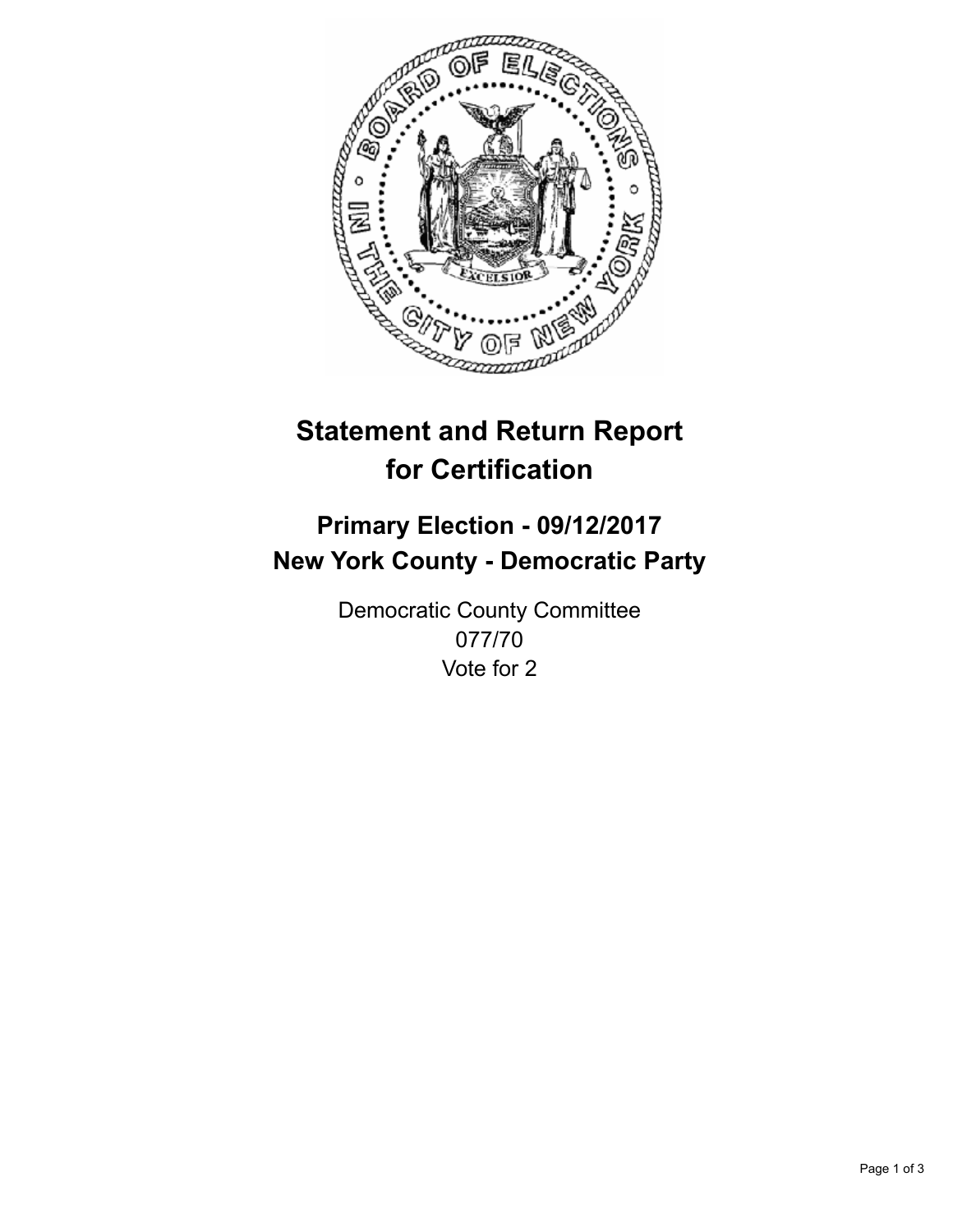

## **Assembly District 70**

| <b>PUBLIC COUNTER</b>                                    | 99             |
|----------------------------------------------------------|----------------|
| <b>MANUALLY COUNTED EMERGENCY</b>                        | 0              |
| ABSENTEE / MILITARY                                      | $\overline{7}$ |
| AFFIDAVIT                                                | $\Omega$       |
| <b>Total Ballots</b>                                     | 106            |
| Less - Inapplicable Federal/Special Presidential Ballots | 0              |
| <b>Total Applicable Ballots</b>                          | 106            |
| EMMA BARRICELLI                                          | 37             |
| <b>SYLVIA TYLOR</b>                                      | 22             |
| <b>ROSA HOWELL</b>                                       | 29             |
| <b>DIRK HAYNES</b>                                       | 18             |
| <b>Total Votes</b>                                       | 106            |
| Unrecorded                                               | 106            |